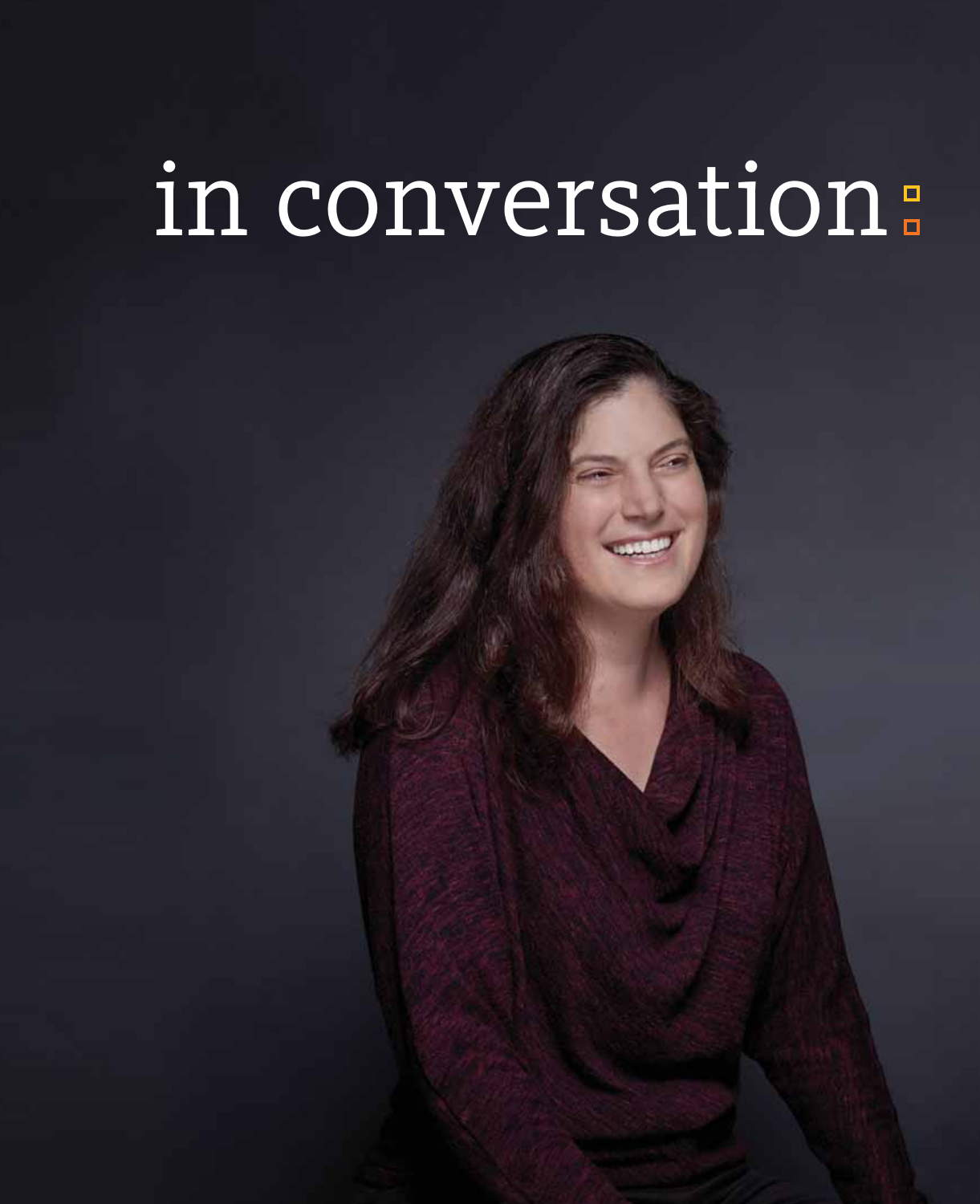Victoria Orphan and Dianne Newman

—2016 MacArthur Award- Winning Scientists on Friendship, Microbes, and How to be a Role Model.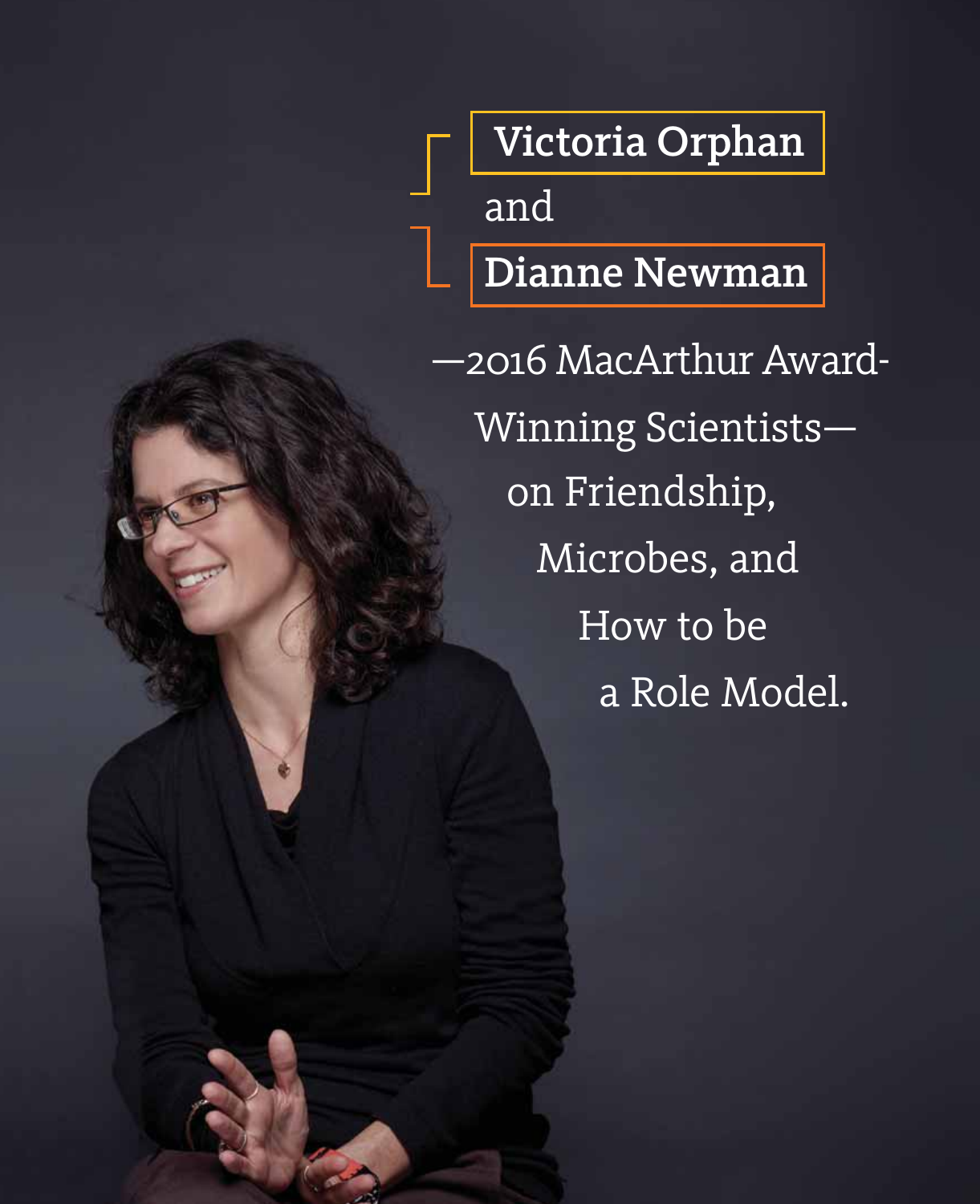### THE AWARD

Awarded to individuals across multiple fields who show extraordinary creativity in their work, the MacArthur Fellowship comes with no strings attached and a stipend of \$625,000 over five years.

### THE PLAYERS

**Victoria Orphan** (left), a James Irvine Professor of Environmental Science and Geobiology, studies the molecular microbial ecology of anaerobic communities (microbes that exist without free oxygen in their environment), with a particular focus on microorganisms that live in deep-ocean sediment beds and consume large quantities of methane released from seeps in the ocean floor.

**Dianne Newman** (right), the Gordon M. Binder/Amgen Professor of Biology and Geobiology, focuses her work on microbial stress responses, with an emphasis on how microbes generate energy and survive when oxygen is scarce. Her research looks at microbes in everything from ancient sedimentary deposits to chronic infections, yet all of her projects involve asking similar physiological questions.



Watch Newman and Orphan discuss "the call" and what came next at magazine.caltech.edu/ post/in-conversation.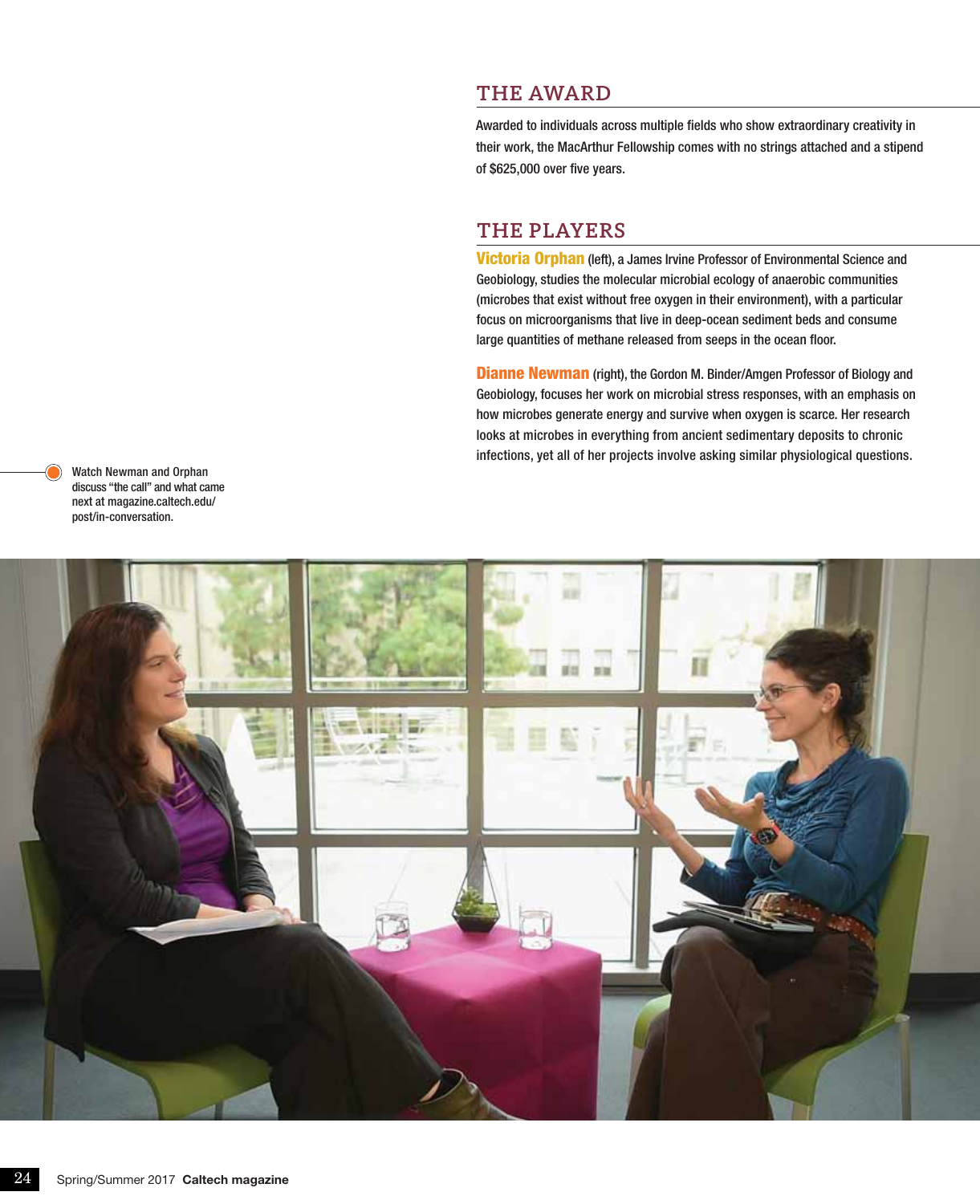# THE PHONE CALL

**Dianne Newman [DN]:** I was in my office. Where were you?

**Victoria Orphan [VO]:** I was in the kitchen. I had just come back from a run and, of course, this was during the political season, and there were lots of morning election calls and you're not typically inclined to pick up the phone.

**DN:** I was meeting with my postdoc and I saw my cell phone ring, and I ignored it. Ten minutes later, the same number called and that time I picked it up.

**VO:** I kept thinking, "Come up with something very profound to say." And I was just, "Oh my God! Oh my God!"

**DN:** I actually asked if it was a joke. I didn't see it coming at all. I never in a million years thought this was going to happen. I got quite emotional and expressed to them just how touched I was, how honored I was, and stunned actually.

**VO:** You feel like you're in shock!

**DN:** Being able to share it with [you,] one of my best friends, made it a lot nicer. It deflected a bit of the awkwardness and made it something that could be a shared, joyous experience, and the fact that we're both women in a similar field allowed it to transcend us and be something positive for our fields and a celebration of women in science.

This week we're going together to talk to a sixth-grade class in Ventura, and I think we'll be aware that we are showing all of those kids, boys and girls, that if you're passionate about what you do, you really can go far.

**VO:** I didn't quite appreciate the value of being an outward role model for women as much as I do now. We've had a lot of fun talking about creative ways we can do outreach. This amazing teacher in Ventura had her class write us letters. They had read about us and had very specific questions about our research. For me, I think that was a peak moment since this award, getting letters from these students.

**DN:** That was, by far, the highlight. No question.

## JUMPING OFF MOUNTAINS

**DN:** I hired you; I have to claim credit for that. I was the chair of the search that hired you.

**VO:** Yes! But even before that, we were in Switzerland together at a geochemistry meeting. That was the first time I met the famous Dianne, and I remember being so impressed with you because you went parasailing off the top of the Alps even though you were scared to death. I thought, this is where I want to be, with these fearless women. Then I came to interview here, and you were already on the faculty.

**DN:** It became immediately clear how much you could contribute to the division and how you really walked the line beautifully between someone who was sincerely interested in what was going on with Earth's systems processes and also someone who was a serious molecular ecologist and knew how to apply state-of-the-art tools to those problems, which is what the MacArthur Foundation also, I'm sure, appreciated when they selected you.

**VO:** I remember thinking that, at first blush, it seemed surprising that a geological and planetary science department would start a geobiology program, but it showed this amazing vision for the future that they could embrace that and put together, with your help, this all-star team of geobiologists who have come together in a very synergistic way to cover many of the different elements of geobiology.

## SCIENTIFIC JOURNEYS

**DN:** How did you first get into science?

**VO:** My dad was an engineer and a physicist, so there was always that sort of element in the household, and I really loved the outdoors, especially the oceans. I grew up in San Diego, right near the beach, and I spent a lot of time at Scripps aquarium, and was very curious about how the ocean worked.

**DN:** When did you discover microbiology?

**VO:** In college. I had the opportunity to go on an oceanographic research cruise and there was a graduate student who was studying bacteria in the ocean. It didn't look like much, you know, little bright blobs under the scope, but the sheer numbers of microorganisms in a seawater sample is just awe inspiring. I got off the cruise and took a course from his adviser. How about you?

**DN:** It took me a little longer.

**VO:** Yeah. You had a very circuitous route.

**DN:** I did not have geobiology on my radar in college. I was a German studies major, and I was struggling between going on to graduate school in engineering or going on to study comparative literature or going to law school. It wasn't until my first semester in graduate school at MIT, where I took a class in environmental microbiology, that I suddenly discovered the wonderful world of microbial metabolism, and it was a revelation.

It took me a while to land on a problem that I wanted to commit to. Since I had studied a lot of classics as an undergrad, I always had an interest in the past, and when I had the opportunity to come here to Caltech and be in the GPS division, I felt an interest and also an obligation to work on things that were of relevance to Earth scientists.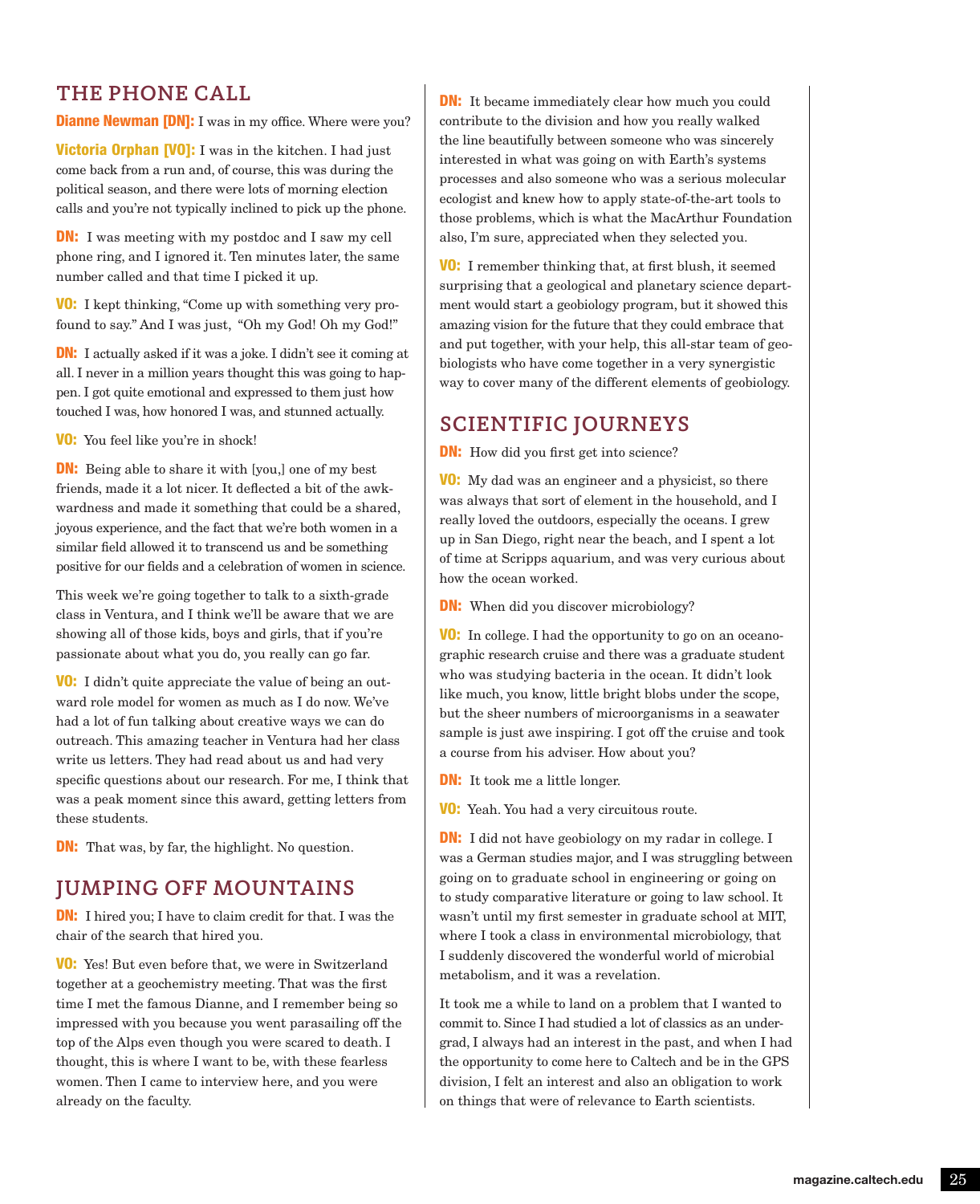**VO:** I think you hit on something too that I have really valued being within the GPS division. Being with the Earth scientists, you get little tidbits of information about where the interesting questions are and how you can bring together disciplines in new ways.

#### SCIENTIFIC INTERSECTIONS

**VO:** Over the past 14 years or so that we've been at this institution together, I feel like we have really learned from each other and appreciated our own individual approaches to science in a way that has enhanced our own research.

**DN:** Definitely. At our core, we're both environmental microbiologists and I think we both recognize the myriad ways that diverse microorganisms shape our entire world, whether it's the atmosphere, lithosphere, hydrosphere, or even, you know, the human body.

I think we are cut from the same cloth in recognizing that any of these areas of existence is critically dependent upon microbes. What I've always seen as something really amazing about what you do is your ability to study them in nature, in places that are remote and hard to access.

Now, for students, they don't need to choose between being someone who's out in the field versus someone who's doing mechanistic research at the bench. You can and should do both if you want to get to the heart of a problem in a rigorous way. It's possible these days to navigate back and forth between these two poles of a problem. That's an exciting thing!

**VO:** It's also the nice thing about the CEMI [Center for Environmental Microbial Interactions], a virtual center at Caltech that brings together all the people who are enthusiasts of microorganisms or work with microorganisms. Really the value is being able to draw on your colleagues' expertise to help enrich your project or answer specific questions as they come up.

**DN:** Yet, very few of them are actually microbiologists.

**VO:** Yeah. Very few would call themselves microbiologists, but ...

**DN:** Which is what makes it so great! The thing is, you don't need to be a microbiologist to love microbes, right? Microbes represent the best systems you can study in many ways because they are so tractable and they're so important in so many disciplines.

For that reason, we have people from chemical engineering, people who are applied physicists, applied mathematicians, neuroscientists even, whose techniques are now being adapted to studying the microbial world! That all these people have coalesced to form this entity we call CEMI is such a quintessentially Caltech thing.

**VO:** Historically, I don't think people would have equated microbiology with Caltech...

**DN:** Definitely not.

**VO:** ...because we were so diffusely distributed among the divisions, so to have this virtual center, we are now on the radar screen and we're getting people who want to come to Caltech to do microbiology.

# SPREADING THE WORD

**DN:** I do think that while the MacArthur Fellowship is at its core an award to individuals, there is something inescapable about them having chosen two women at the same university in a similar discipline, whether you call it environmental microbiology or geobiology, that speaks to where the field has come from when we started here.

The response of our geobiology community was really extraordinary. That's one of the things that's so rewarding in general about a life in science, that you have the chance to work with talented and generous people from all over the world.

**VO:** It sits at the core of what geobiology is about. Our successes are grounded in diversity—diversity of disciplines, diversity of ideas, diversity of cultural backgrounds from around the globe—and it's made this very fertile ground to strike out in new directions and make new discoveries about how the earth works and the roles that life has played in shaping the changes in the chemistry over the earth's history. It's going to require an international effort to do that to its fullest potential.

**DN:** Absolutely. I know it's something we've talked about in light of recent changes in Washington, D.C., and attitudes toward immigrants. Really any science at any major university these days is an international enterprise and is something that absolutely depends upon the ability to attract the best and the brightest from anywhere in the United States or abroad to help in opening up new frontiers of human endeavor and knowledge.

**VO:** We've talked a lot about how we can use this award as a platform to increase recognition and appreciation for the role science plays in everyday life. I've taken it to heart that we can get out there in the communities and in schools outside of the Pasadena area to help share our own excitement about science and, hopefully, give people some sense that we're just regular people; down-to-earth people who are just passionate about what we're doing.

It's the best-kept secret in the world. The fact that we can walk into this university every day and follow our passions and our curiosity as a career. It is just amazing and something we need to be able to share with everybody.  $\Box$